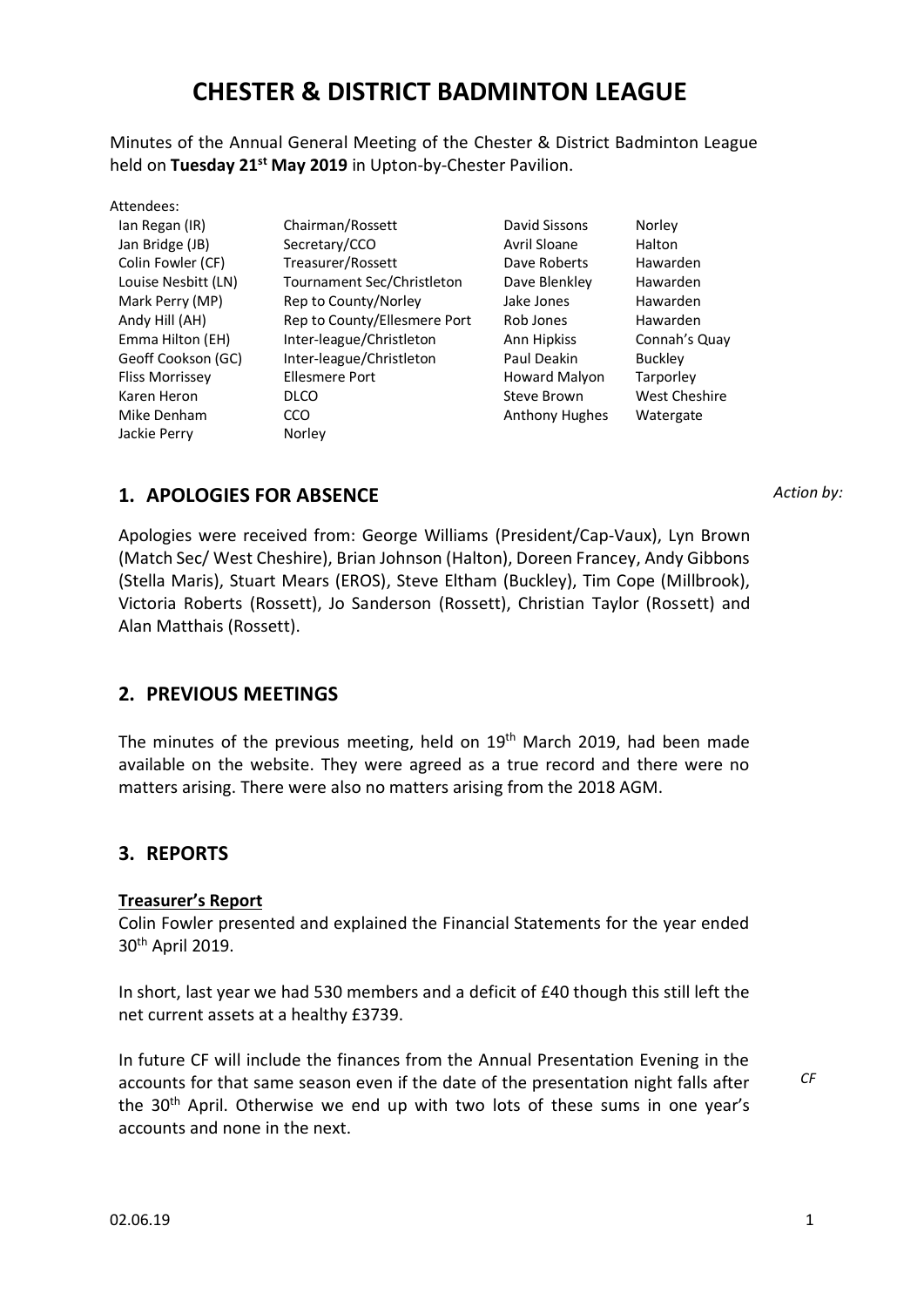## **Presentation Night**

The presentation evening had been enjoyed by everyone who attended. Well done to all the winners and runners-up and particular congratulations to Jane Roberts who was this year's worthy winner of the Colin Copping Trophy. Please see the attached write-up.

The Sports Club are now using an outside caterer and the buffet was a bit lacking in variety. There is also still the problem of having to use plastic chairs and, whereas before the hall was free if you booked for 100 or more, now the Sports Club are going to charge room hire whatever the numbers. So the possibility of an alternative venue was discussed and the Rugby club mentioned though no decision was made.

### **CCBA matters**

Andy Hill reported that Badminton England (BE) are supporting junior clubs and are planning some disability workshops. BE have also organised a Level 2 coaching course for Cheshire (information has been circulated to clubs) and are offering a 50% bursary.

CCBA want to raise their fees: adults from £4 to £4.25 and juniors from £1.20 to £1.30 (despite having £26,000 in the bank). This will be decided at the CCBA AGM on Wednesday 12th June 2019.

#### **Inter-League Competitions**

Geoff Cookson reported that CCBA had made some changes re: the Baxter Tournament and there are on-going discussions in respect of the other competitions including the Junior tournaments

*GC*

*Clubs*

### **Tournament Secretary's Report**

Louise Nesbitt reported that 4 teams took part in the Parker Trophy which was won by West Cheshire and 5 teams contended the Capper Cup which was won by Hawarden.

The format worked well though 9 teams were the maximum that could be accommodated in a single day. If there is sufficient interest the two competitions could be held on separate days though LN would need to know teams well in advance in order to book the venue.

### **Informal Men's League**

It was agreed that there would be a single men's league in the 2019/20 season and, if the numbers entering were too great to accommodate all the fixtures, each team would be required to play either a home or an away fixture. At least teams would be involved in a variety of matches.

## **4. PROPOSED CHANGES TO RULES & REGULATIONS**

There were no proposed changes to the Rules. There may be changes to the men's league regulations once the number of teams entering has been established.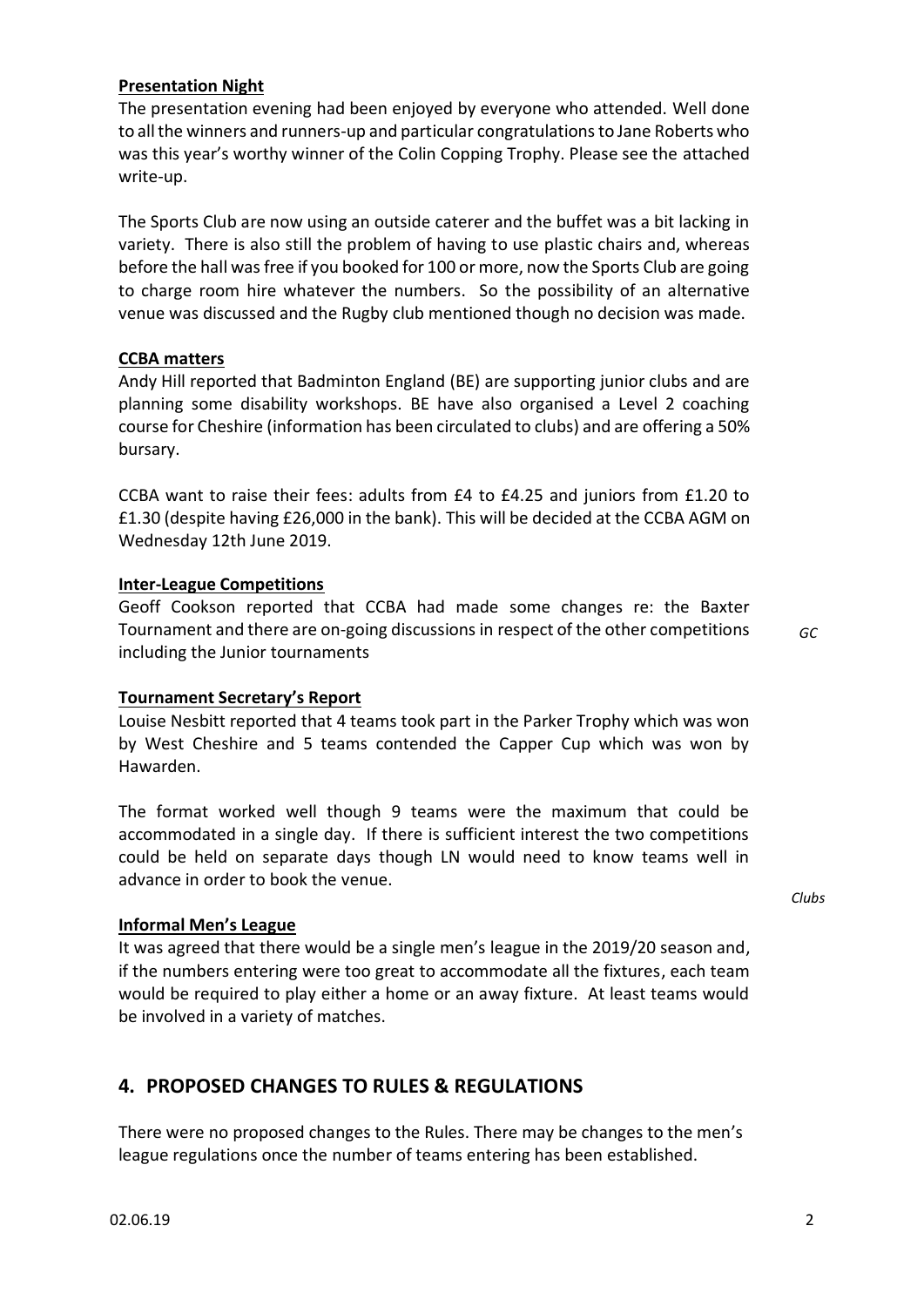# **5. LEAGUE OFFICIALS, TEAM MANAGERS & COMMITTEE MEMBERS**

Ian Regan is no longer going to be playing his badminton in the Chester area so has stepped down as our Chairman. Huge thanks to Ian for his leadership and support over the last 3 years.

Louise Nesbitt volunteered for, and was elected as, the new Chairperson. Rob Jones volunteered for, and was elected as, Vice Chairperson

The following people agreed to stay in post:

President – George Williams Secretary (& web content) – Jan Bridge Match Secretary – Lyn Brown Treasurer – Colin Fowler Tournament Secretary – Louise Nesbitt County Rep 1 – Mark Perry County Rep 2 – Andy Hill

Team Managers for Inter-League Tournaments – Emma Hilton & Geoff Cookson Recipient of Men's League Score Sheets – George Williams

Tournament Committee: Louise Nesbitt, George Williams, Lyn Brown, Brian Johnson, Mark Perry Disputes Committee: Chair or Vice Chair, Lyn Brown, Richard Elston Website Committee: Jan Bridge, Mike Allen, Dave Sissons

There was again no volunteer for the position of Presentation Night Organiser

# **6. CLUB APPLICATIONS / RESIGNATIONS**

Because of losing some players, Watergate will be unable to field a B team.

Ellesmere Port are uncertain whether they will be able to field a C team but will confirm by the deadline for applications/resignations which is  $1<sup>st</sup>$  June 2019.

The league has received applications to put in a second team from both EROS and Hawarden.

At the last AGM it was agreed that the league structure would have to be changed this season to ensure there are an equitable number of teams in each division (i.e. more teams in division 4).

The match secretary will produce a proposal for the 2019/20 league structure which will be circulated to clubs and voted on at the **Fixture Meeting on Tuesday 9th July**. This will be held in the Clubhouse of the Cheshire County Sports Club. *League*